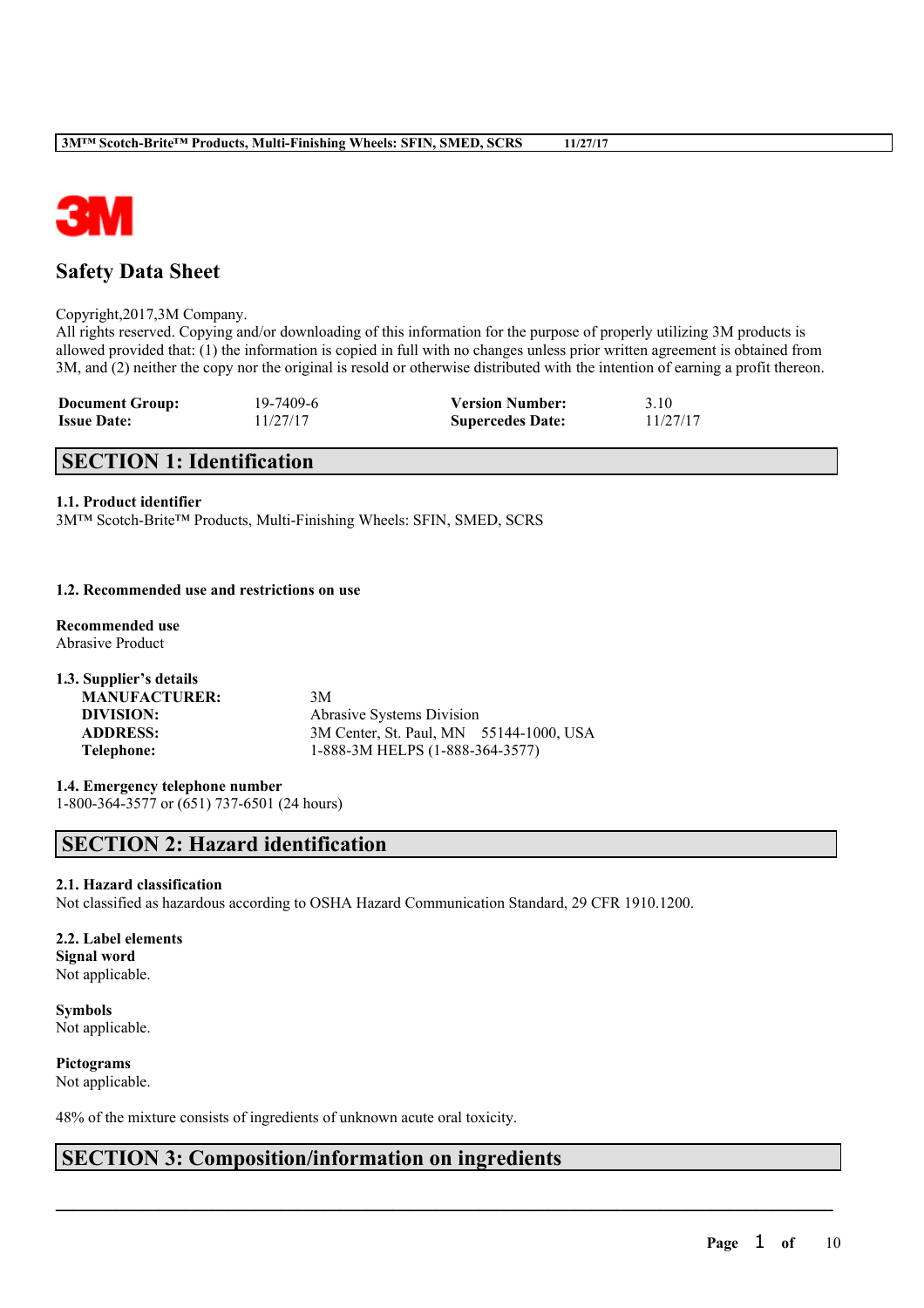| Ingredient              | <b>C.A.S. No.</b> | $%$ by Wt     |
|-------------------------|-------------------|---------------|
| Silicon Carbide Mineral | $409 - 21 - 2$    | $35 - 50$     |
| Titanium Dioxide        | 13463-67-7        | $0 - 1.5$     |
| Lubricant               | 4485-12-5         | $0.5 - 1.5$   |
| Carbon Black            | 1333-86-4         | $0 - 0.75$    |
| Lubricant               | 64742-52-5        | $0.05 - 0.5$  |
| Quartz Silica           | 14808-60-7        | $0.01 - 0.25$ |
| <b>Cured Resin</b>      | Mixture           | $30 - 50$     |
| Nylon Fiber             | Mixture           | $5 - 20$      |
| <b>Fiberglass Core</b>  | Mixture           | $1 - 5$       |

## **SECTION 4: First aid measures**

### **4.1. Description of first aid measures**

#### **Inhalation:**

No need for first aid is anticipated.

#### **Skin Contact:** No need for first aid is anticipated.

#### **Eye Contact:** No need for first aid is anticipated.

### **If Swallowed:**

No need for first aid is anticipated.

### **4.2. Most important symptoms and effects, both acute and delayed**

See Section 11.1. Information on toxicological effects.

# **4.3. Indication of any immediate medical attention and special treatment required**

Not applicable

## **SECTION 5: Fire-fighting measures**

### **5.1. Suitable extinguishing media**

In case of fire: Use a fire fighting agent suitable for ordinary combustible material such as water or foam to extinguish.

 $\mathcal{L}_\mathcal{L} = \mathcal{L}_\mathcal{L} = \mathcal{L}_\mathcal{L} = \mathcal{L}_\mathcal{L} = \mathcal{L}_\mathcal{L} = \mathcal{L}_\mathcal{L} = \mathcal{L}_\mathcal{L} = \mathcal{L}_\mathcal{L} = \mathcal{L}_\mathcal{L} = \mathcal{L}_\mathcal{L} = \mathcal{L}_\mathcal{L} = \mathcal{L}_\mathcal{L} = \mathcal{L}_\mathcal{L} = \mathcal{L}_\mathcal{L} = \mathcal{L}_\mathcal{L} = \mathcal{L}_\mathcal{L} = \mathcal{L}_\mathcal{L}$ 

### **5.2. Special hazards arising from the substance or mixture**

None inherent in this product.

#### **Hazardous Decomposition or By-Products**

Carbon dioxide During Combustion

# **5.3. Special protective actions for fire-fighters**

No special protective actions for fire-fighters are anticipated.

## **SECTION 6: Accidental release measures**

**6.1. Personal precautions, protective equipment and emergency procedures**

## **Substance Condition** Carbon monoxide During Combustion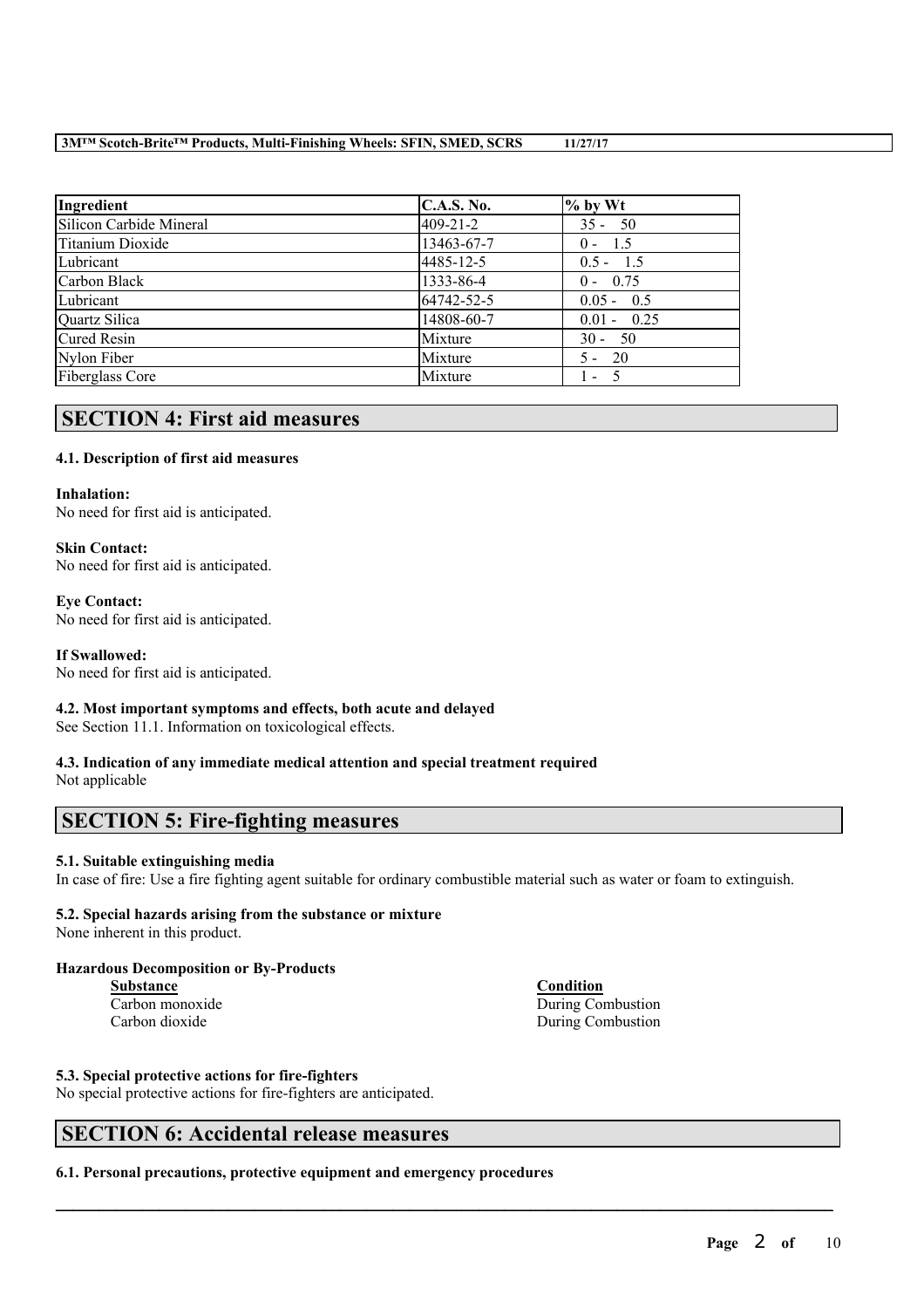Observe precautions from other sections.

#### **6.2. Environmental precautions**

Not applicable.

#### **6.3. Methods and material for containment and cleaning up** Not applicable.

## **SECTION 7: Handling and storage**

### **7.1. Precautions for safe handling**

Avoid breathing of dust created by sanding, grinding or machining. Damaged product can break apart during use and cause serious injury to face or eyes. Check product for damage such as cracks or nicks prior to use. Replace if damaged. Always wear eye and face protection when working at sanding or grinding operations or when near such operations. Combustible dust may form by action of this product on another material (substrate). Dust generated from the substrate during use of this product may be explosive if in sufficient concentration with an ignition source. Dust deposits should not be allowed to accumulate on surfaces because of the potential for secondary explosions.

### **7.2. Conditions for safe storage including any incompatibilities**

No special storage requirements.

## **SECTION 8: Exposure controls/personal protection**

#### **8.1. Control parameters**

#### **Occupational exposure limits**

If a component is disclosed in section 3 but does not appear in the table below, an occupational exposure limit is not available for the component.

| Ingredient              | <b>C.A.S. No.</b> | Agency       | Limit type                       | <b>Additional Comments</b> |
|-------------------------|-------------------|--------------|----------------------------------|----------------------------|
| Carbon Black            | 1333-86-4         | <b>ACGIH</b> | TWA(inhalable fraction):3        | A3: Confirmed animal       |
|                         |                   |              | mg/m3                            | carcin.                    |
| Carbon Black            | 1333-86-4         | <b>OSHA</b>  | TWA:3.5 $mg/m3$                  |                            |
| <b>Titanium Dioxide</b> | 13463-67-7        | <b>ACGIH</b> | $TWA:10$ mg/m $3$                | A4: Not class, as human    |
|                         |                   |              |                                  | carcin                     |
| Titanium Dioxide        | 13463-67-7        | <b>OSHA</b>  | TWA(as total dust):15 mg/m3      |                            |
| Quartz Silica           | 14808-60-7        | <b>ACGIH</b> | TWA(respirable                   | A2: Suspected human        |
|                         |                   |              | fraction): $0.025$ mg/m3         | carcin.                    |
| Quartz Silica           | 14808-60-7        | <b>OSHA</b>  | TWA Table Z-                     |                            |
|                         |                   |              | $1$ (respirable): $0.05$         |                            |
|                         |                   |              | mg/m3;TWA Table Z-               |                            |
|                         |                   |              | 3(respirable):0.1 mg/m3          |                            |
| Silicon Carbide Mineral | $409 - 21 - 2$    | <b>OSHA</b>  | TWA(as total dust): $15$         |                            |
|                         |                   |              | mg/m3;TWA(respirable             |                            |
|                         |                   |              | fraction): $5 \text{ mg/m}$ 3    |                            |
| <b>STEARATES</b>        | 4485-12-5         | <b>ACGIH</b> | TWA(inhalable fraction):10       | A4: Not class. as human    |
|                         |                   |              | mg/m3;TWA(respirable             | carcin                     |
|                         |                   |              | fraction):3 mg/m3                |                            |
| Paraffin oil            | 64742-52-5        | <b>OSHA</b>  | TWA(as mist): $5 \text{ mg/m}$ 3 |                            |
| PETROLEUM DISTILLATES   | 64742-52-5        | IOSHA        | TWA:2000 mg/m3(500 ppm)          |                            |

 $\mathcal{L}_\mathcal{L} = \mathcal{L}_\mathcal{L} = \mathcal{L}_\mathcal{L} = \mathcal{L}_\mathcal{L} = \mathcal{L}_\mathcal{L} = \mathcal{L}_\mathcal{L} = \mathcal{L}_\mathcal{L} = \mathcal{L}_\mathcal{L} = \mathcal{L}_\mathcal{L} = \mathcal{L}_\mathcal{L} = \mathcal{L}_\mathcal{L} = \mathcal{L}_\mathcal{L} = \mathcal{L}_\mathcal{L} = \mathcal{L}_\mathcal{L} = \mathcal{L}_\mathcal{L} = \mathcal{L}_\mathcal{L} = \mathcal{L}_\mathcal{L}$ 

ACGIH : American Conference of Governmental Industrial Hygienists

AIHA : American Industrial Hygiene Association

CMRG : Chemical Manufacturer's Recommended Guidelines

OSHA : United States Department of Labor - Occupational Safety and Health Administration

TWA: Time-Weighted-Average

STEL: Short Term Exposure Limit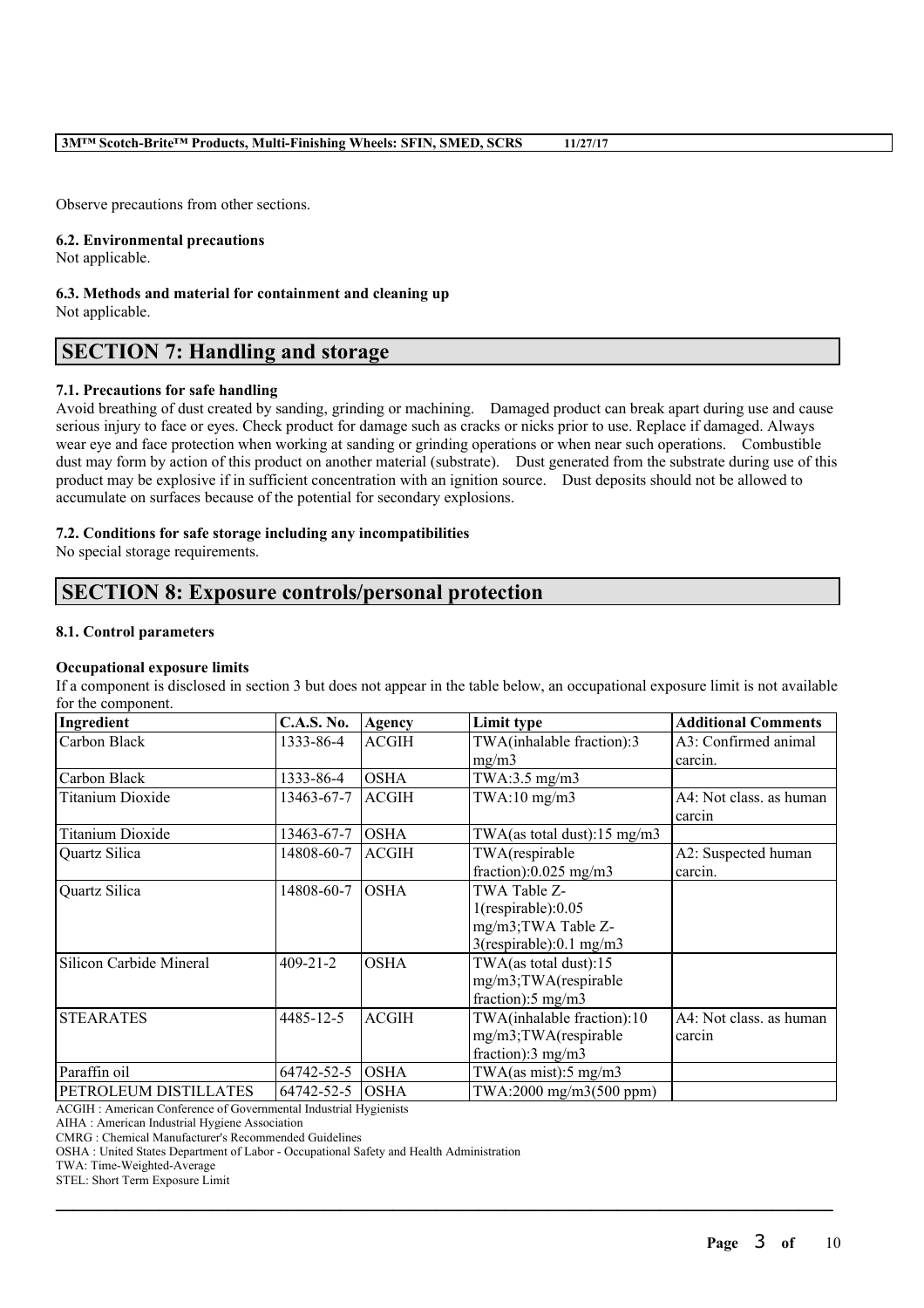CEIL: Ceiling

#### **8.2. Exposure controls**

#### **8.2.1. Engineering controls**

Provide appropriate local exhaust ventilation for sanding, grinding or machining. Warning: Excessive operating speed or generation of extreme heat may result in harmful emissions. Use local exhaust ventilation. Provide local exhaust at process emission sources to control exposure near the source and to prevent the escape of dust into the work area. Ensure that dust-handling systems (such as exhaust ducts, dust collectors, vessels, and processing equipment) are designed in a manner to prevent the escape of dust into the work area (i.e., there is no leakage from the equipment).

#### **8.2.2. Personal protective equipment (PPE)**

#### **Eye/face protection**

To minimize the risk of injury to face and eyes, always wear eye and face protection when working at sanding or grinding operations or when near such operations. Select and use eye/face protection to prevent contact based on the results of an exposure assessment. The following eye/face protection(s) are recommended: Safety Glasses with side shields

#### **Skin/hand protection**

Wear appropriate gloves to minimize risk of injury to skin from contact with dust or physical abrasion from grinding or sanding.

#### **Respiratory protection**

Assess exposure concentrations of all materials involved in the work process. Consider material being abraded when determining the appropriate respiratory protection. Select and use appropriate respirators to prevent inhalation overexposure. An exposure assessment may be needed to decide if a respirator is required. If a respirator is needed, use respirators as part of a full respiratory protection program. Based on the results of the exposure assessment, select from the following respirator type(s) to reduce inhalation exposure:

 $\mathcal{L}_\mathcal{L} = \mathcal{L}_\mathcal{L} = \mathcal{L}_\mathcal{L} = \mathcal{L}_\mathcal{L} = \mathcal{L}_\mathcal{L} = \mathcal{L}_\mathcal{L} = \mathcal{L}_\mathcal{L} = \mathcal{L}_\mathcal{L} = \mathcal{L}_\mathcal{L} = \mathcal{L}_\mathcal{L} = \mathcal{L}_\mathcal{L} = \mathcal{L}_\mathcal{L} = \mathcal{L}_\mathcal{L} = \mathcal{L}_\mathcal{L} = \mathcal{L}_\mathcal{L} = \mathcal{L}_\mathcal{L} = \mathcal{L}_\mathcal{L}$ 

Half facepiece or full facepiece air-purifying respirator suitable for particulates

For questions about suitability for a specific application, consult with your respirator manufacturer.

## **SECTION 9: Physical and chemical properties**

#### **9.1. Information on basic physical and chemical properties**

| <b>General Physical Form:</b>    | Solid                  |
|----------------------------------|------------------------|
| Odor, Color, Grade:              | Solid Abrasive Product |
| <b>Odor threshold</b>            | Not Applicable         |
| pН                               | Not Applicable         |
| <b>Melting point</b>             | Not Applicable         |
| <b>Boiling Point</b>             | Not Applicable         |
| <b>Flash Point</b>               | Not Applicable         |
| <b>Evaporation rate</b>          | Not Applicable         |
| <b>Flammability (solid, gas)</b> | Not Classified         |
| <b>Flammable Limits(LEL)</b>     | Not Applicable         |
| <b>Flammable Limits(UEL)</b>     | Not Applicable         |
| <b>Vapor Pressure</b>            | Not Applicable         |
| <b>Vapor Density</b>             | Not Applicable         |
| <b>Specific Gravity</b>          | Not Applicable         |
| <b>Solubility In Water</b>       | Not Applicable         |
| Solubility- non-water            | Not Applicable         |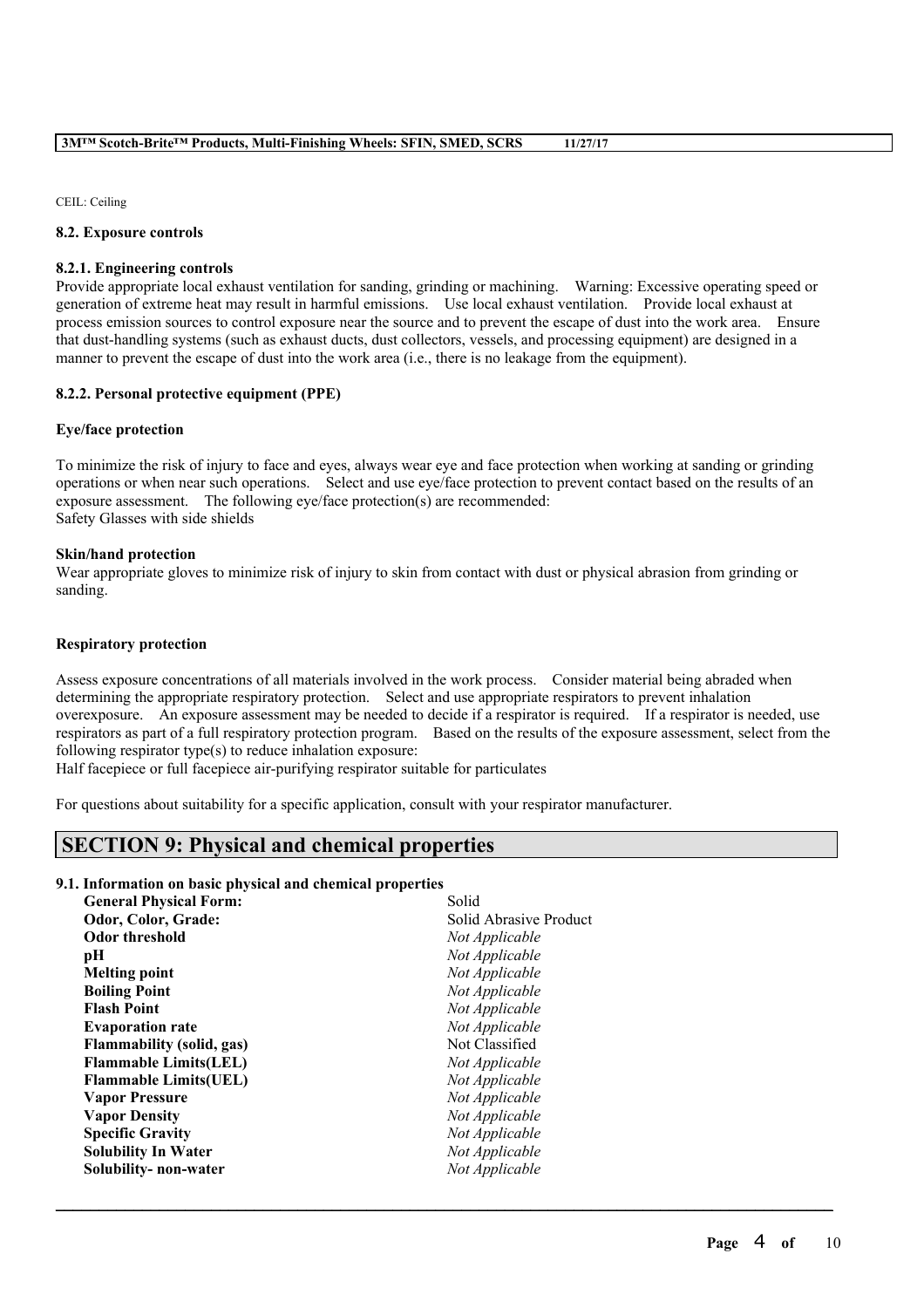**Partition coefficient: n-octanol/ water** *Not Applicable* **Autoignition temperature** *Not Applicable* **Decomposition temperature** *Not Applicable* **Viscosity** *Not Applicable*

## **SECTION 10: Stability and reactivity**

#### **10.1. Reactivity**

This material is considered to be non reactive under normal use conditions.

**10.2. Chemical stability** Stable.

**10.3. Possibility of hazardous reactions** Hazardous polymerization will not occur.

**10.4. Conditions to avoid** None known.

**10.5. Incompatible materials** None known.

**10.6. Hazardous decomposition products Substance Condition**

None known.

Refer to section 5.2 for hazardous decomposition products during combustion.

## **SECTION 11: Toxicological information**

The information below may not be consistent with the material classification in Section 2 if specific ingredient **classifications are mandated by a competent authority. In addition, toxicological data on ingredients may not be** reflected in the material classification and/or the signs and symptoms of exposure, because an ingredient may be present below the threshold for labeling, an ingredient may not be available for exposure, or the data may not be **relevant to the material as a whole.**

**11.1. Information on Toxicological effects**

**Signs and Symptoms of Exposure**

Based on test data and/or information on the components, this material may produce the following health effects:

#### **Inhalation:**

Dust from grinding, sanding or machining may cause irritation of the respiratory system. Signs/symptoms may include cough, sneezing, nasal discharge, headache, hoarseness, and nose and throat pain.

 $\mathcal{L}_\mathcal{L} = \mathcal{L}_\mathcal{L} = \mathcal{L}_\mathcal{L} = \mathcal{L}_\mathcal{L} = \mathcal{L}_\mathcal{L} = \mathcal{L}_\mathcal{L} = \mathcal{L}_\mathcal{L} = \mathcal{L}_\mathcal{L} = \mathcal{L}_\mathcal{L} = \mathcal{L}_\mathcal{L} = \mathcal{L}_\mathcal{L} = \mathcal{L}_\mathcal{L} = \mathcal{L}_\mathcal{L} = \mathcal{L}_\mathcal{L} = \mathcal{L}_\mathcal{L} = \mathcal{L}_\mathcal{L} = \mathcal{L}_\mathcal{L}$ 

#### **Skin Contact:**

Mechanical Skin irritation: Signs/symptoms may include abrasion, redness, pain, and itching.

#### **Eye Contact:**

Mechanical eye irritation: Signs/symptoms may include pain, redness, tearing and corneal abrasion.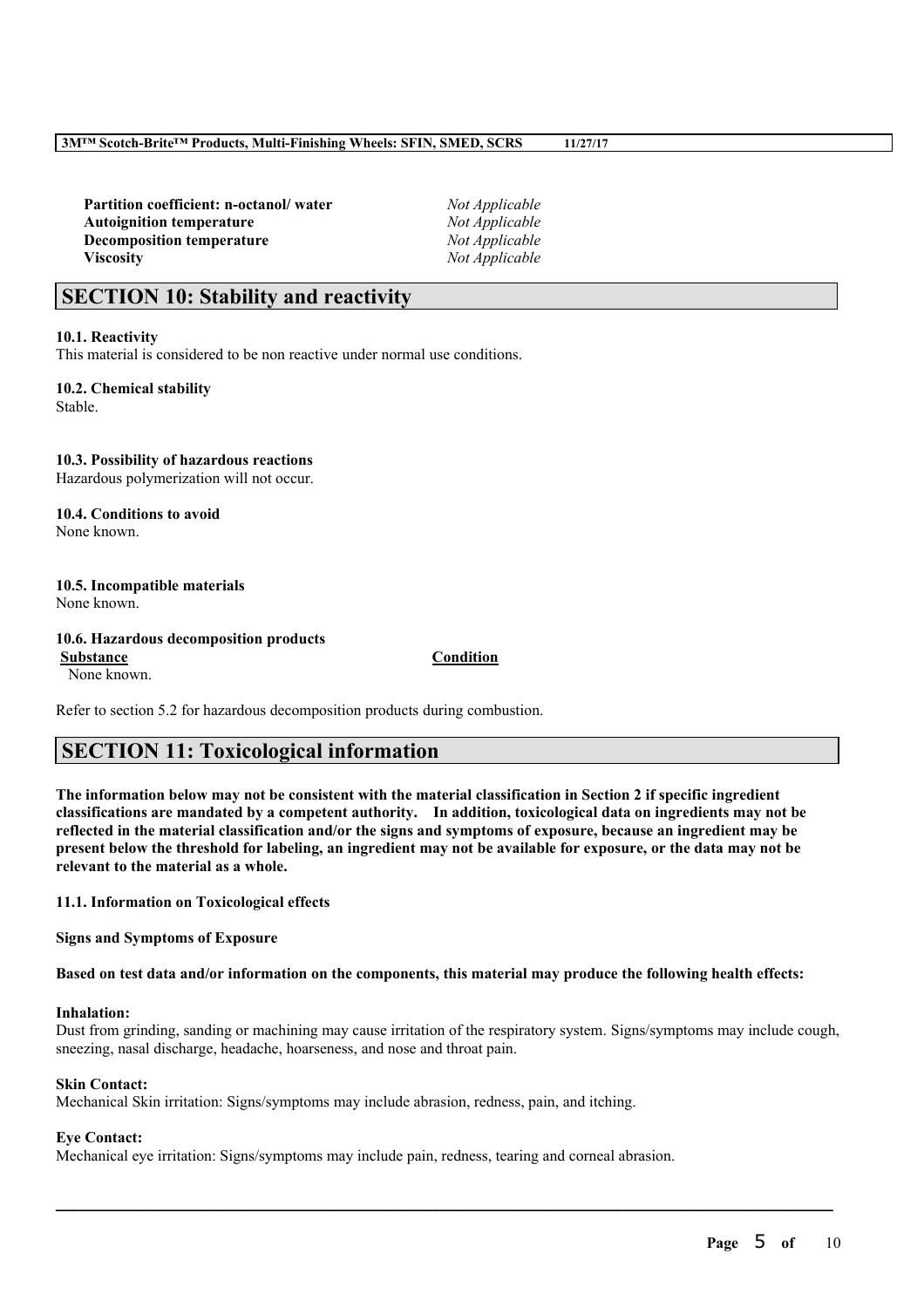Dust created by grinding, sanding, or machining may cause eye irritation. Signs/symptoms may include redness, swelling, pain, tearing, and blurred or hazy vision.

#### **Ingestion:**

No known health effects.

#### **Carcinogenicity:**

| Ingredient                  | CAS No.    | <b>Class Description</b>       | Regulation                                  |
|-----------------------------|------------|--------------------------------|---------------------------------------------|
| <b>SILICA. CRYS AIRRESP</b> | 14808-60-7 | Known human carcinogen         | National Toxicology Program Carcinogens     |
| Carbon Black                | 1333-86-4  | Grp. 2B: Possible human carc.  | International Agency for Research on Cancer |
| Quartz Silica               | 14808-60-7 | Grp. 1: Carcinogenic to humans | International Agency for Research on Cancer |
| Titanium Dioxide            | 13463-67-7 | Grp. 2B: Possible human carc.  | International Agency for Research on Cancer |

#### **Additional Information:**

This document covers only the 3M product. For complete assessment, when determining the degree of hazard, the material being abraded must also be considered.

This product contains titanium dioxide and quartz (crystalline) silica. Cancer of the lungs has been associated with inhalation of high levels of titanium dioxide in animal studies, and occupational exposure to inhaled quartz silica has been associated with silicosis and lung cancer. No exposure to titanium dioxide or quartz silica is expected during the normal handling and use of this product. Titanium dioxide and quartz silica were not detected when air sampling was conducted during simulated use of similar products containing these substances. Therefore, the health effects associated with titanium dioxide and quartz (crystalline) silica are not expected during the normal use of this product.

#### **Toxicological Data**

If a component is disclosed in section 3 but does not appear in a table below, either no data are available for that endpoint or the data are not sufficient for classification.

| AUUUU LUAIUIUT          |             |                |                                                   |
|-------------------------|-------------|----------------|---------------------------------------------------|
| Name                    | Route       | <b>Species</b> | Value                                             |
| Overall product         | Ingestion   |                | No data available; calculated $ATE > 5,000$ mg/kg |
| Silicon Carbide Mineral | Dermal      | Rat            | $LD50 > 2,000$ mg/kg                              |
| Silicon Carbide Mineral | Ingestion   | Rat            | $LD50 > 2,000$ mg/kg                              |
| Lubricant               | Dermal      |                | LD50 estimated to be $> 5,000$ mg/kg              |
| Titanium Dioxide        | Dermal      | Rabbit         | $LD50 > 10,000$ mg/kg                             |
| Lubricant               | Ingestion   | Rat            | $LD50 > 5,000$ mg/kg                              |
| Titanium Dioxide        | Inhalation- | Rat            | $LC50 > 6.82$ mg/l                                |
|                         | Dust/Mist   |                |                                                   |
|                         | (4 hours)   |                |                                                   |
| Titanium Dioxide        | Ingestion   | Rat            | $LD50 > 10,000$ mg/kg                             |
| Carbon Black            | Dermal      | Rabbit         | $LD50 > 3,000$ mg/kg                              |
| Carbon Black            | Ingestion   | Rat            | $LD50 > 8,000$ mg/kg                              |
| Lubricant               | Dermal      | Rabbit         | $LD50 > 2,000$ mg/kg                              |
| Lubricant               | Ingestion   | Rat            | $LD50 > 5,000$ mg/kg                              |
| <b>Ouartz Silica</b>    | Dermal      |                | LD50 estimated to be $> 5,000$ mg/kg              |
| <b>Ouartz Silica</b>    | Ingestion   |                | LD50 estimated to be $>$ 5,000 mg/kg              |
|                         |             |                |                                                   |

#### **Acute Toxicity**

 $ATE = acute$  toxicity estimate

#### **Skin Corrosion/Irritation**

| Name                    | <b>Species</b> | Value                     |
|-------------------------|----------------|---------------------------|
|                         |                |                           |
| Silicon Carbide Mineral | Rat            | No significant irritation |
| Lubricant               | similar        | No significant irritation |
|                         | compoun        |                           |
|                         | ds             |                           |
| Titanium Dioxide        | Rabbit         | No significant irritation |
| Carbon Black            | Rabbit         | No significant irritation |
| Lubricant               | Rabbit         | Minimal irritation        |
| <b>Ouartz Silica</b>    | Professio      | No significant irritation |

 $\mathcal{L}_\mathcal{L} = \mathcal{L}_\mathcal{L} = \mathcal{L}_\mathcal{L} = \mathcal{L}_\mathcal{L} = \mathcal{L}_\mathcal{L} = \mathcal{L}_\mathcal{L} = \mathcal{L}_\mathcal{L} = \mathcal{L}_\mathcal{L} = \mathcal{L}_\mathcal{L} = \mathcal{L}_\mathcal{L} = \mathcal{L}_\mathcal{L} = \mathcal{L}_\mathcal{L} = \mathcal{L}_\mathcal{L} = \mathcal{L}_\mathcal{L} = \mathcal{L}_\mathcal{L} = \mathcal{L}_\mathcal{L} = \mathcal{L}_\mathcal{L}$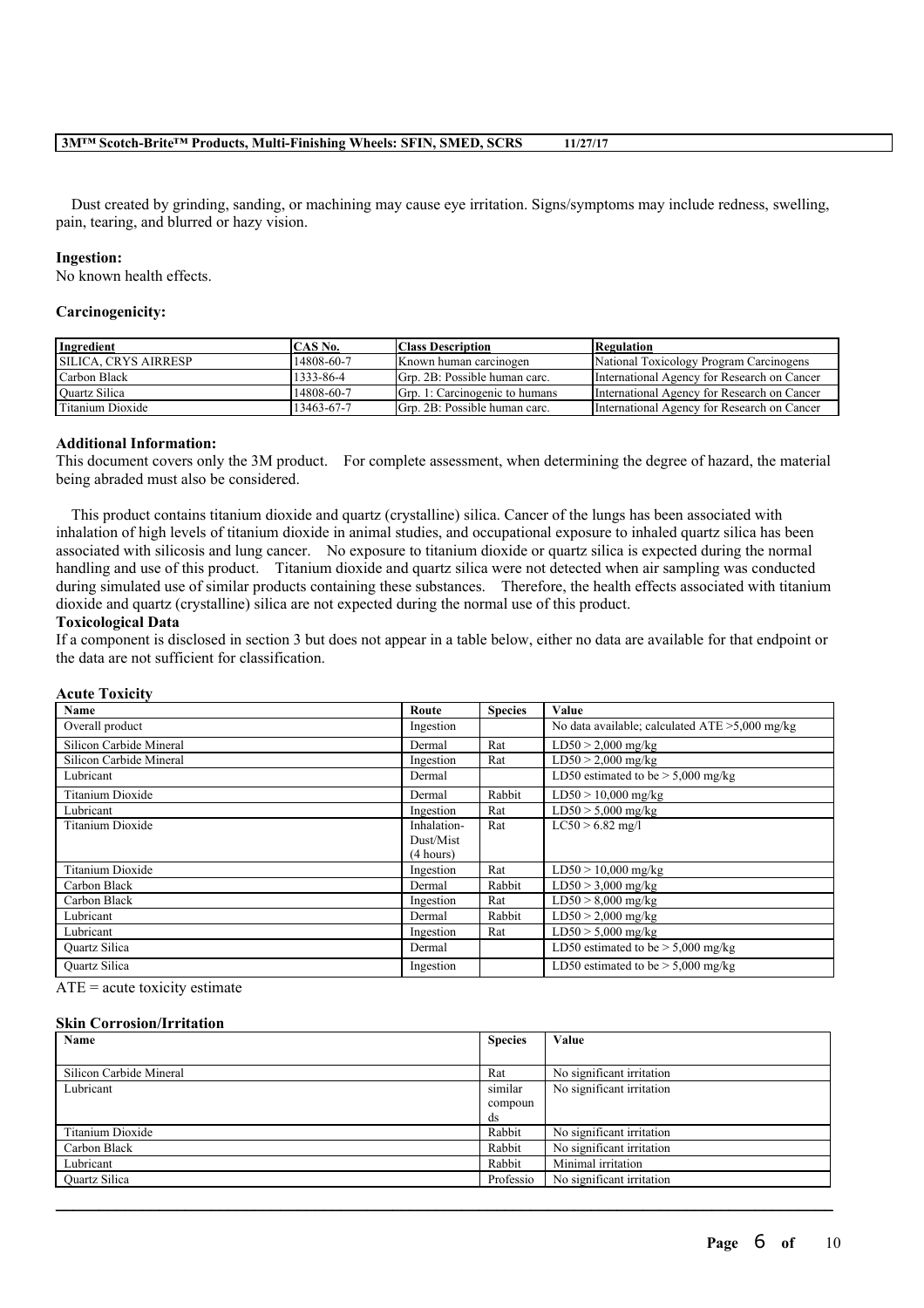| nal<br>.<br>udgeme<br>T.<br>___ |  |
|---------------------------------|--|
| nt                              |  |

### **Serious Eye Damage/Irritation**

| Name                    | <b>Species</b> | Value                     |
|-------------------------|----------------|---------------------------|
|                         |                |                           |
| Silicon Carbide Mineral | Professio      | No significant irritation |
|                         | nal            |                           |
|                         | judgeme        |                           |
|                         | nt             |                           |
| Lubricant               | similar        | Mild irritant             |
|                         | compoun        |                           |
|                         | ds             |                           |
| Titanium Dioxide        | Rabbit         | No significant irritation |
| Carbon Black            | Rabbit         | No significant irritation |
| Lubricant               | Rabbit         | Mild irritant             |

#### **Skin Sensitization**

| Name             | <b>Species</b> | Value          |
|------------------|----------------|----------------|
| Titanium Dioxide | Human          | Not classified |
|                  | and            |                |
|                  | anımal         |                |
| Lubricant        | Guinea         | Not classified |
|                  | pig            |                |

### **Respiratory Sensitization**

For the component/components, either no data are currently available or the data are not sufficient for classification.

### **Germ Cell Mutagenicity**

| <b>Name</b>          | Route    | Value                                                                           |
|----------------------|----------|---------------------------------------------------------------------------------|
|                      |          |                                                                                 |
| Titanium Dioxide     | In Vitro | Not mutagenic                                                                   |
| Titanium Dioxide     | In vivo  | Not mutagenic                                                                   |
| Carbon Black         | In Vitro | Not mutagenic                                                                   |
| Carbon Black         | In vivo  | Some positive data exist, but the data are not<br>sufficient for classification |
| <b>Ouartz Silica</b> | In Vitro | Some positive data exist, but the data are not<br>sufficient for classification |
| <b>Ouartz Silica</b> | In vivo  | Some positive data exist, but the data are not<br>sufficient for classification |

### **Carcinogenicity**

| Name                 | Route      | <b>Species</b> | Value                                          |
|----------------------|------------|----------------|------------------------------------------------|
| Titanium Dioxide     | Ingestion  | Multiple       | Not carcinogenic                               |
|                      |            | animal         |                                                |
|                      |            | species        |                                                |
| Titanium Dioxide     | Inhalation | Rat            | Carcinogenic                                   |
| Carbon Black         | Dermal     | Mouse          | Not carcinogenic                               |
| Carbon Black         | Ingestion  | Mouse          | Not carcinogenic                               |
| Carbon Black         | Inhalation | Rat            | Carcinogenic                                   |
| Lubricant            | Ingestion  | Rat            | Not carcinogenic                               |
| Lubricant            | Dermal     | Mouse          | Some positive data exist, but the data are not |
|                      |            |                | sufficient for classification                  |
| <b>Ouartz Silica</b> | Inhalation | Human          | Carcinogenic                                   |
|                      |            | and            |                                                |
|                      |            | animal         |                                                |

### **Reproductive Toxicity**

#### **Reproductive and/or Developmental Effects**

For the component/components, either no data are currently available or the data are not sufficient for classification.

 $\mathcal{L}_\mathcal{L} = \mathcal{L}_\mathcal{L} = \mathcal{L}_\mathcal{L} = \mathcal{L}_\mathcal{L} = \mathcal{L}_\mathcal{L} = \mathcal{L}_\mathcal{L} = \mathcal{L}_\mathcal{L} = \mathcal{L}_\mathcal{L} = \mathcal{L}_\mathcal{L} = \mathcal{L}_\mathcal{L} = \mathcal{L}_\mathcal{L} = \mathcal{L}_\mathcal{L} = \mathcal{L}_\mathcal{L} = \mathcal{L}_\mathcal{L} = \mathcal{L}_\mathcal{L} = \mathcal{L}_\mathcal{L} = \mathcal{L}_\mathcal{L}$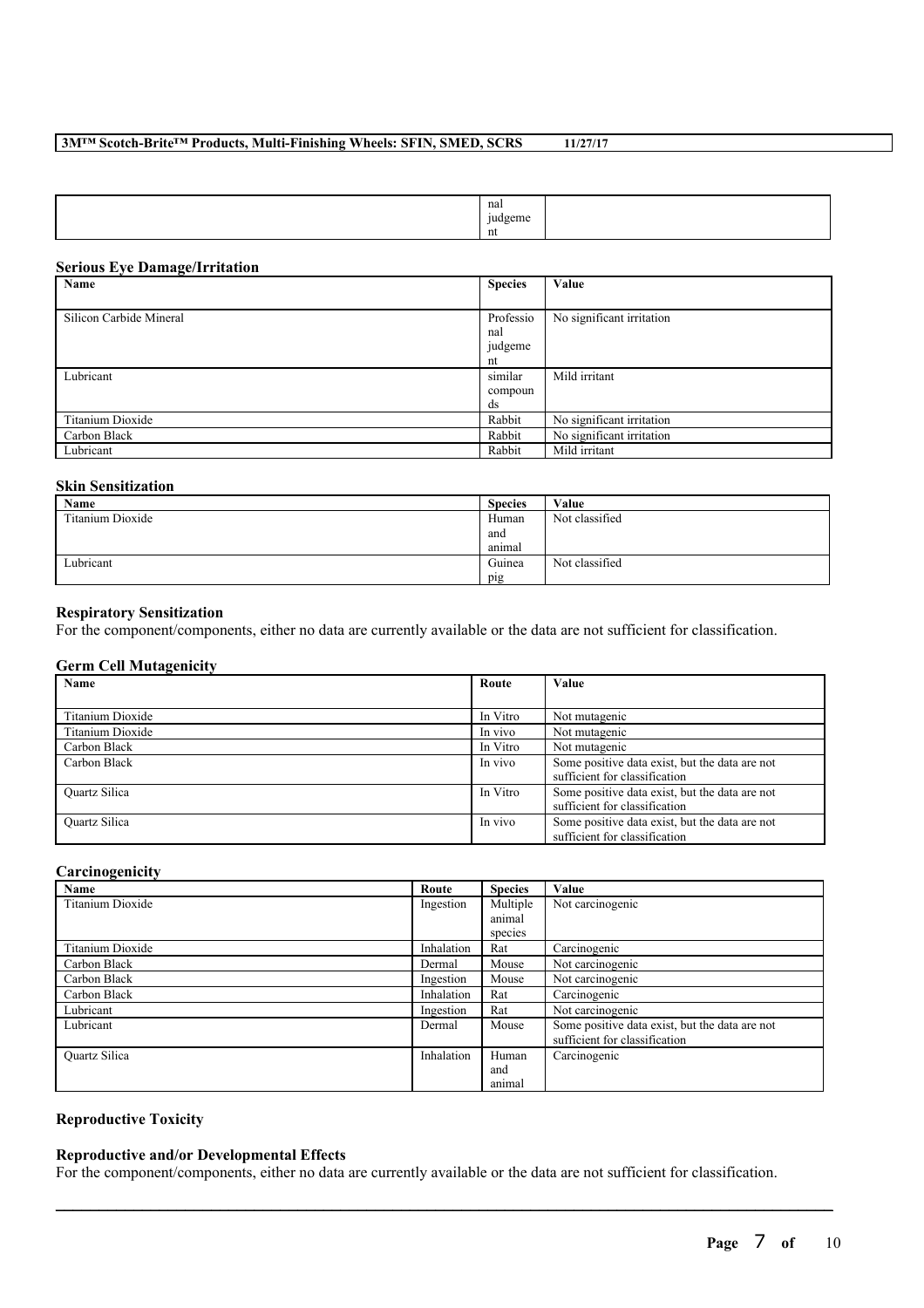### **Target Organ(s)**

#### **Specific Target Organ Toxicity - single exposure**

| Name      | Route      | Target Organ(s)        | Value                                         | <b>Species</b> | <b>Test Result</b> | Exposure<br><b>Duration</b> |
|-----------|------------|------------------------|-----------------------------------------------|----------------|--------------------|-----------------------------|
| Lubricant | Inhalation | respiratory irritation | Some positive data exist, but the             |                | <b>NOAEL Not</b>   |                             |
|           |            |                        | data are not sufficient for<br>classification |                | available          |                             |

### **Specific Target Organ Toxicity - repeated exposure**

| Name                 | Route      | <b>Target Organ(s)</b> | Value                                                                              | <b>Species</b> | <b>Test Result</b>            | <b>Exposure</b>          |
|----------------------|------------|------------------------|------------------------------------------------------------------------------------|----------------|-------------------------------|--------------------------|
|                      |            |                        |                                                                                    |                |                               | <b>Duration</b>          |
| Titanium Dioxide     | Inhalation | respiratory system     | Some positive data exist, but the<br>data are not sufficient for<br>classification | Rat            | LOAEL 0.01<br>mg/l            | 2 years                  |
| Titanium Dioxide     | Inhalation | pulmonary fibrosis     | Not classified                                                                     | Human          | <b>NOAEL Not</b><br>available | occupational<br>exposure |
| Carbon Black         | Inhalation | pneumoconiosis         | Not classified                                                                     | Human          | <b>NOAEL Not</b><br>available | occupational<br>exposure |
| <b>Ouartz Silica</b> | Inhalation | silicosis              | Causes damage to organs through<br>prolonged or repeated exposure                  | Human          | <b>NOAEL Not</b><br>available | occupational<br>exposure |

#### **Aspiration Hazard**

For the component/components, either no data are currently available or the data are not sufficient for classification.

Please contact the address or phone number listed on the first page of the SDS for additional toxicological information **on this material and/or its components.**

## **SECTION 12: Ecological information**

#### **Ecotoxicological information**

Please contact the address or phone number listed on the first page of the SDS for additional ecotoxicological information on this material and/or its components.

### **Chemical fate information**

Please contact the address or phone number listed on the first page of the SDS for additional chemical fate information on this material and/or its components.

## **SECTION 13: Disposal considerations**

#### **13.1. Disposal methods**

Dispose of contents/ container in accordance with the local/regional/national/international regulations.

Prior to disposal, consult all applicable authorities and regulations to insure proper classification. The substrate that was abraded must be considered as a factor in the disposal method for this product. Dispose of waste product in a permitted industrial waste facility. As a disposal alternative, incinerate in a permitted waste incineration facility. Proper destruction may require the use of additional fuel during incineration processes. If no other disposal options are available, waste product may be placed in a landfill properly designed for industrial waste.

 $\mathcal{L}_\mathcal{L} = \mathcal{L}_\mathcal{L} = \mathcal{L}_\mathcal{L} = \mathcal{L}_\mathcal{L} = \mathcal{L}_\mathcal{L} = \mathcal{L}_\mathcal{L} = \mathcal{L}_\mathcal{L} = \mathcal{L}_\mathcal{L} = \mathcal{L}_\mathcal{L} = \mathcal{L}_\mathcal{L} = \mathcal{L}_\mathcal{L} = \mathcal{L}_\mathcal{L} = \mathcal{L}_\mathcal{L} = \mathcal{L}_\mathcal{L} = \mathcal{L}_\mathcal{L} = \mathcal{L}_\mathcal{L} = \mathcal{L}_\mathcal{L}$ 

#### **EPA Hazardous Waste Number (RCRA):** Not regulated

## **SECTION 14: Transport Information**

Not regulated per U.S. DOT, IATA or IMO.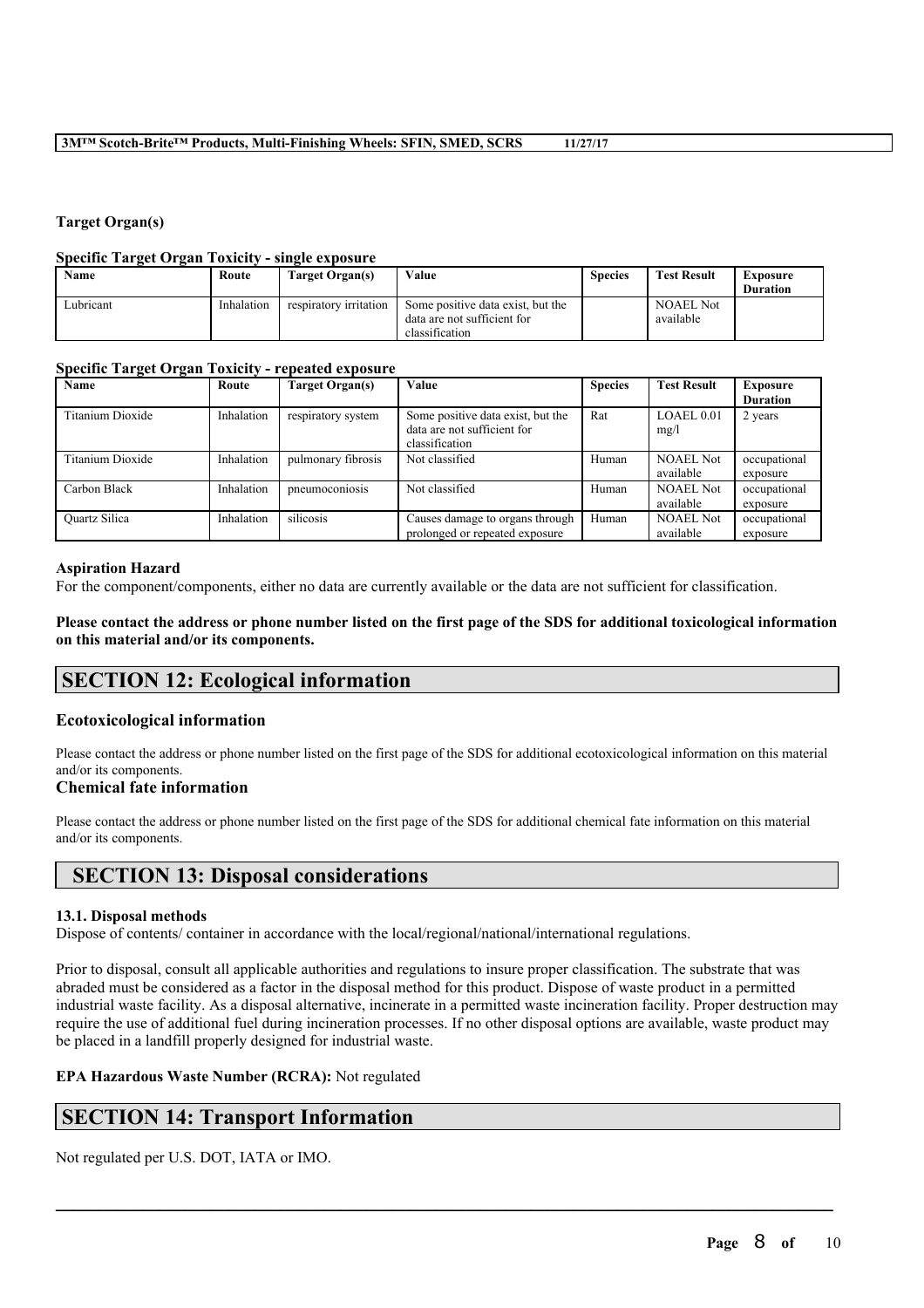These transportation classifications are provided as a customer service. As the shipper YOU remain responsible for complying with all applicable laws and regulations, including proper transportation classification and packaging. 3M transportation classifications are based on product formulation, packaging, 3M policies and 3M understanding of applicable current regulations. 3M does not guarantee the accuracy of this classification information. This information applies only to transportation classification and not the packaging, labeling, or marking requirements. The original 3M package is certified for U.S. ground shipment only. If you are shipping by air or ocean, the package may not meet applicable regulatory requirements.

## **SECTION 15: Regulatory information**

### **15.1. US Federal Regulations**

Contact 3M for more information.

#### **311/312 Hazard Categories:**

| Fire Hazard - No<br>No. | Pressure Hazard - No                                                    | Reactivity Hazard - No | Immediate Hazard - No | Delayed Hazard - |
|-------------------------|-------------------------------------------------------------------------|------------------------|-----------------------|------------------|
|                         | <b>EPCRA</b> 311/312 Hazard Classifications (effective January 1, 2018) |                        |                       |                  |

### **EPCRA 311/312 Hazard Classifications (effective January 1, 2018):**

**Physical Hazards** Not applicable

## **Health Hazards**

Not applicable

#### **15.2. State Regulations**

Contact 3M for more information.

#### **15.3. Chemical Inventories**

This product is an article as defined by TSCA regulations, and is exempt from TSCA Inventory listing requirements.

Contact 3M for more information.

#### **15.4. International Regulations**

Contact 3M for more information.

**This SDS has been prepared to meet the U.S. OSHA Hazard Communication Standard, 29 CFR 1910.1200.**

## **SECTION 16: Other information**

#### **NFPA Hazard Classification**

**Health:** 0 **Flammability:** 1 **Instability:** 0 **Special Hazards:** None

National Fire Protection Association (NFPA) hazard ratings are designed for use by emergency response personnel to address the hazards that are presented by short-term, acute exposure to a material under conditions of fire, spill, or similar emergencies. Hazard ratings are primarily based on the inherent physical and toxic properties of the material but also include the toxic properties of combustion or decomposition products that are known to be generated in significant quantities.

|                  | <b>HMIS Hazard Classification</b> |                           |                                                  |
|------------------|-----------------------------------|---------------------------|--------------------------------------------------|
| <b>Health:</b> 0 | <b>Flammability:</b> 1            | <b>Physical Hazard:</b> 0 | <b>Personal Protection:</b> X - See PPE section. |

 $\mathcal{L}_\mathcal{L} = \mathcal{L}_\mathcal{L} = \mathcal{L}_\mathcal{L} = \mathcal{L}_\mathcal{L} = \mathcal{L}_\mathcal{L} = \mathcal{L}_\mathcal{L} = \mathcal{L}_\mathcal{L} = \mathcal{L}_\mathcal{L} = \mathcal{L}_\mathcal{L} = \mathcal{L}_\mathcal{L} = \mathcal{L}_\mathcal{L} = \mathcal{L}_\mathcal{L} = \mathcal{L}_\mathcal{L} = \mathcal{L}_\mathcal{L} = \mathcal{L}_\mathcal{L} = \mathcal{L}_\mathcal{L} = \mathcal{L}_\mathcal{L}$ Hazardous Material Identification System (HMIS® IV) hazard ratings are designed to inform employees of chemical hazards